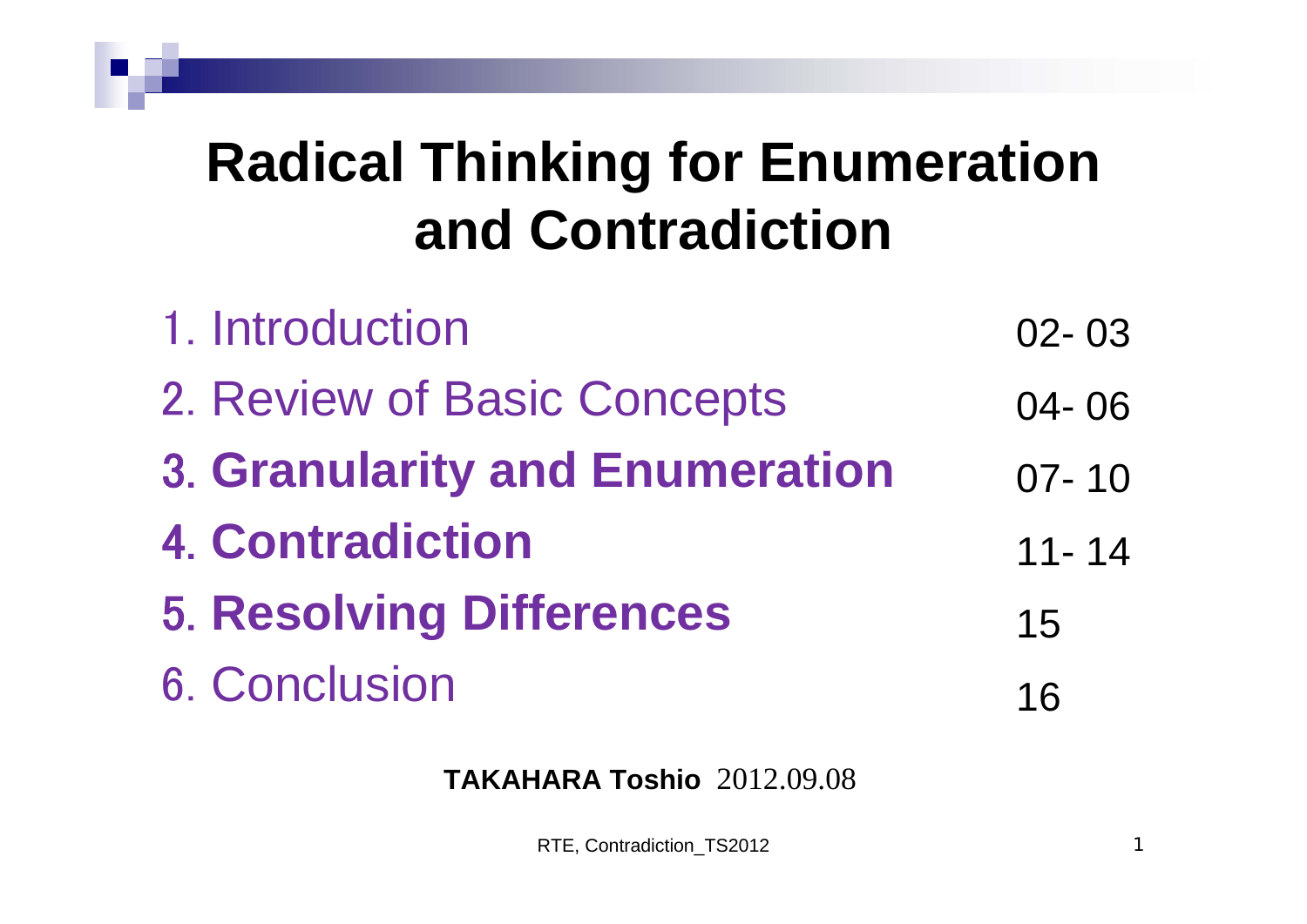# 1**. Introduction 1)**

Correct thinking consists of setting correct **granularity** of object and method from among **enumerated** objects and methods which is based on **formal logic** and adapting correct **dialectical logic** under correct value.

We can get correct granularity of object only from among the perfectly enumerated objects. Without enumeration of objects we might miss the adequate granularity of object.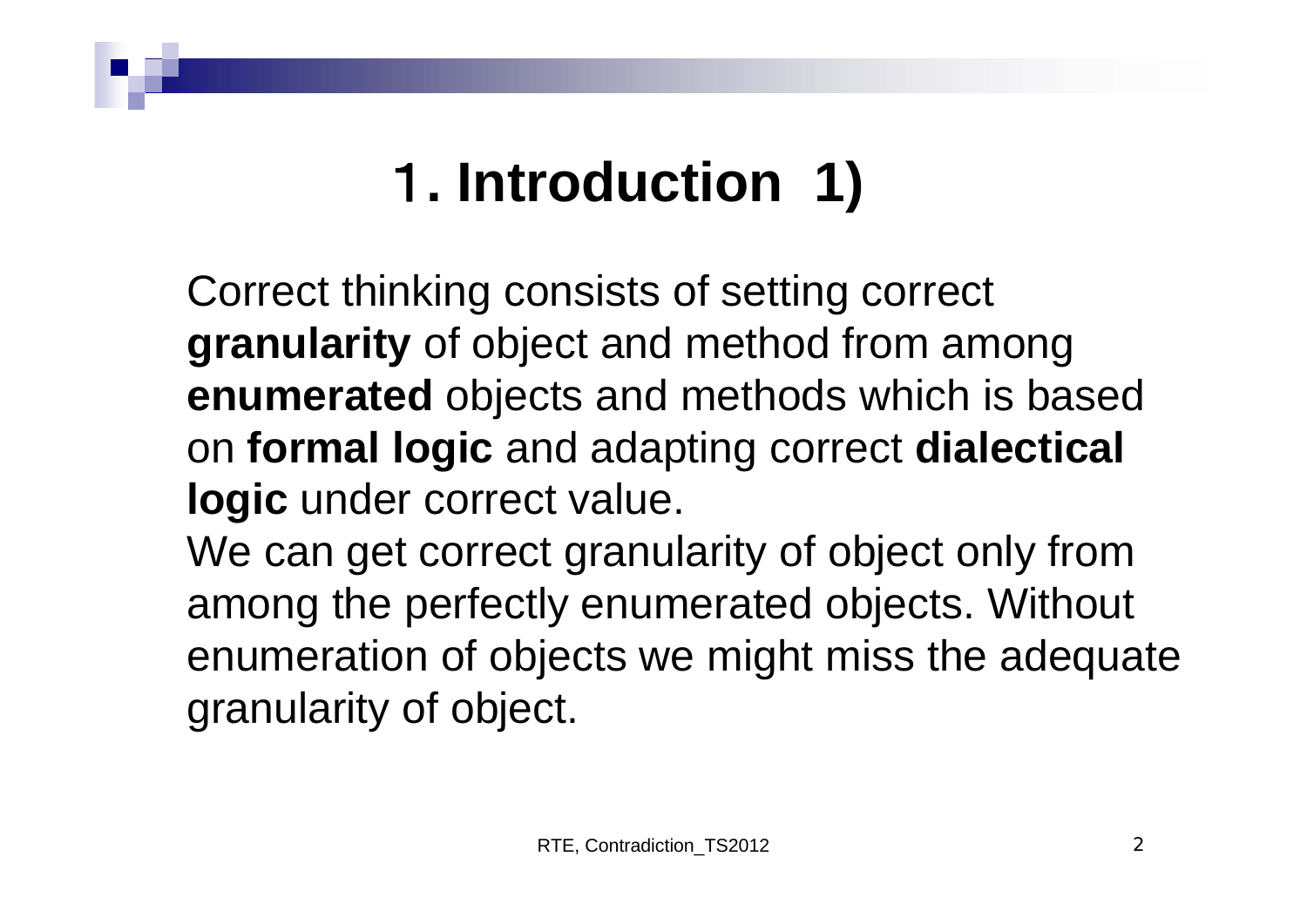## 1**. Introduction 2)**

- Chapter 2: Review of Basic Concepts
- Chapter 3: Some method of **managing granularity and enumeration** of objects consciously, which gives a formal ground of Radical Thinking of my previous papers.
- Chapter 4: Re-formulate **contradiction** by managing granularity and enumeration.
- Chapter 5: Summarize **methods of resolving differences**.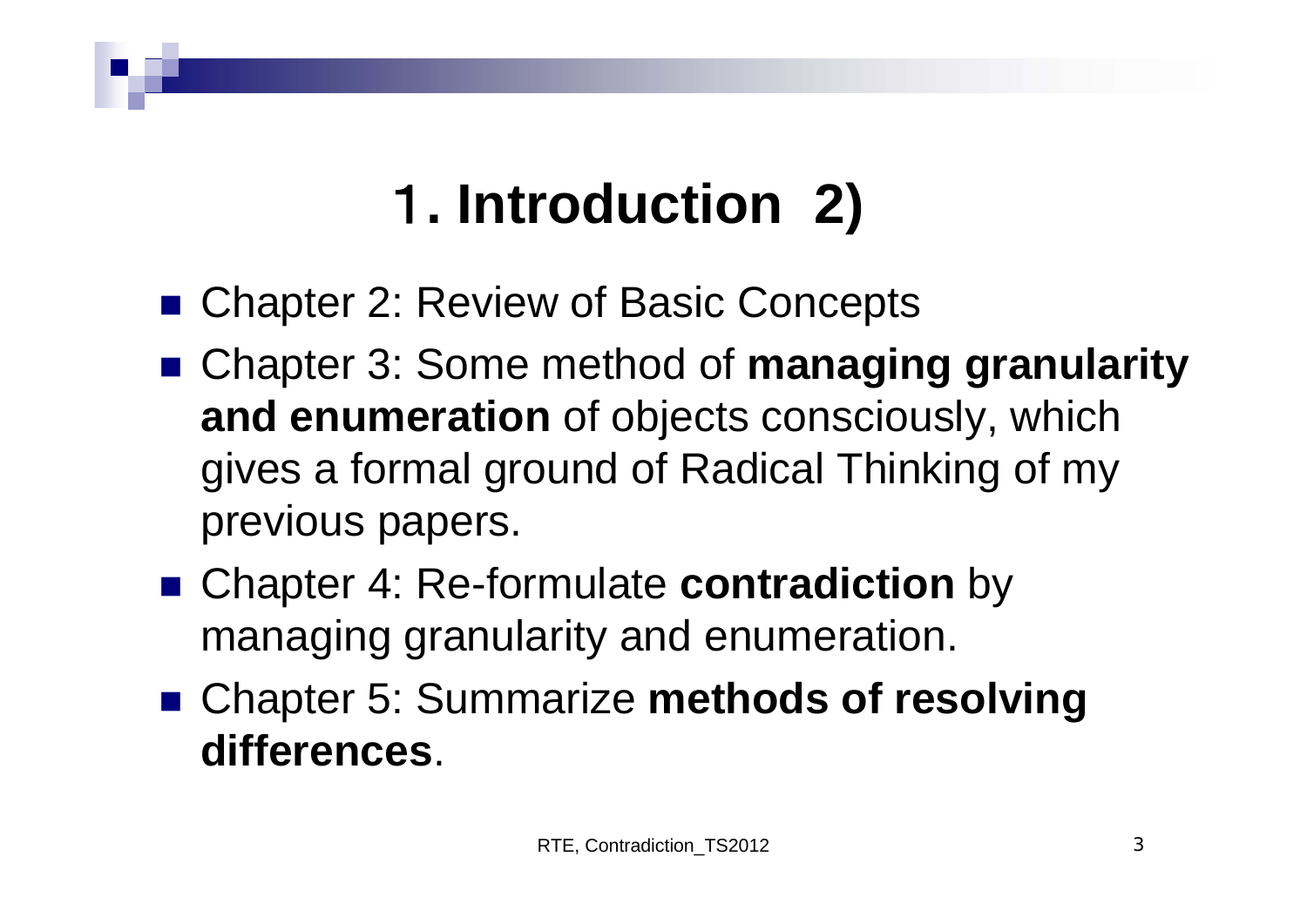# **2.** Review of Basic Concepts 1)

#### Anything (including real world, action and thought) perceptive is called **Object**

- 1. **Matter:** System Object
- 2. Fixed **"Mind" or "Idea":** System Object

21. Information of individual or common notion which is taken by physical entity, 22. My fixed mind

#### 3. **Movement** or Action: Process Object

Movement is process, interaction and change as result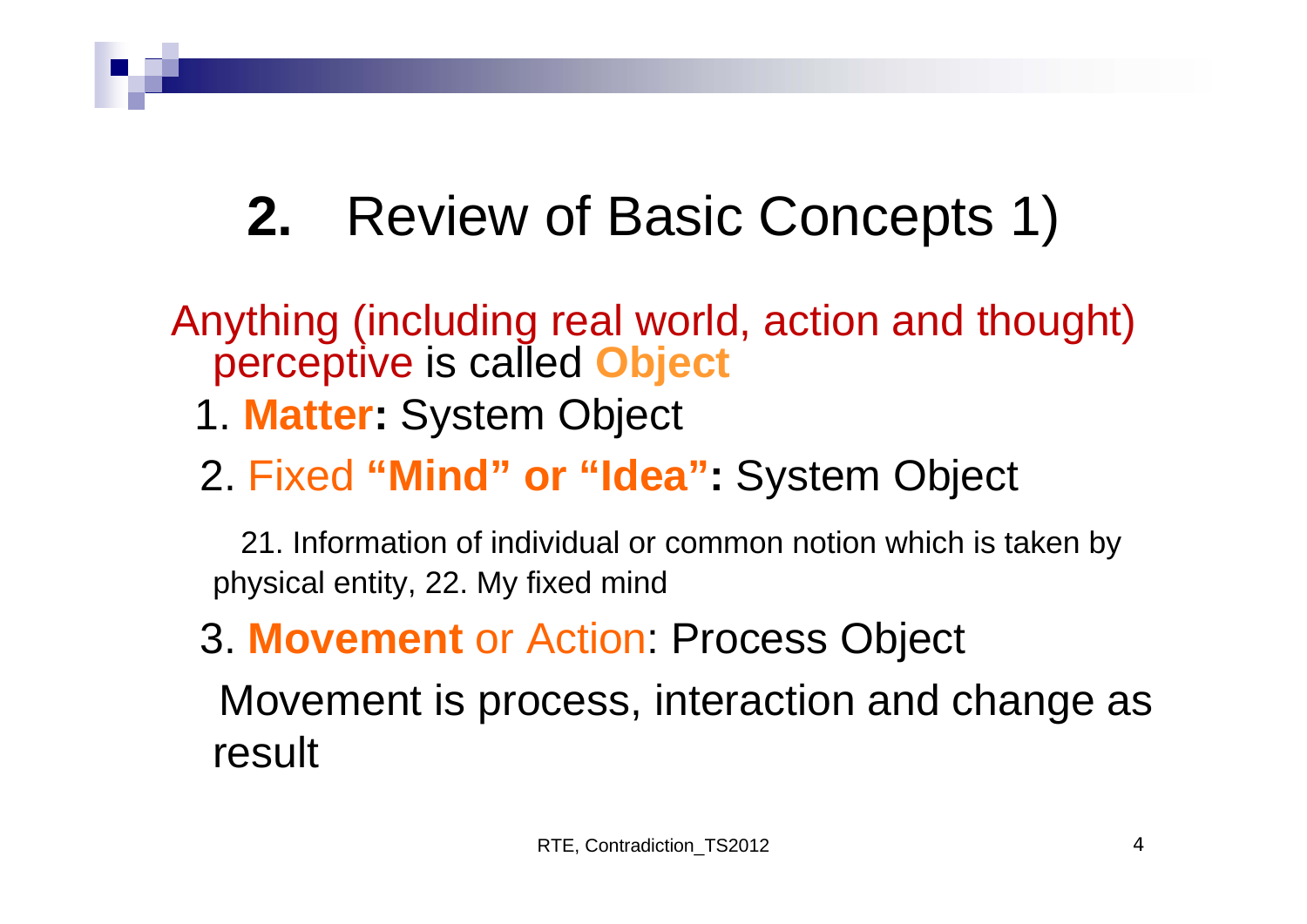## **2.** Review of Basic Concepts 2)

- **Object World:** Complex of Objects and/or attributes
- **Granularity:** Size, magnitude or scope in space and/ or time and specified attributes and its degree of abstraction
- Density: density of inner structure
- **Function:** (primarily) Meaning of attributes of Process Object, (secondly) Meaning of attributes of **Object**
- **Structure:** Granularity and inner structure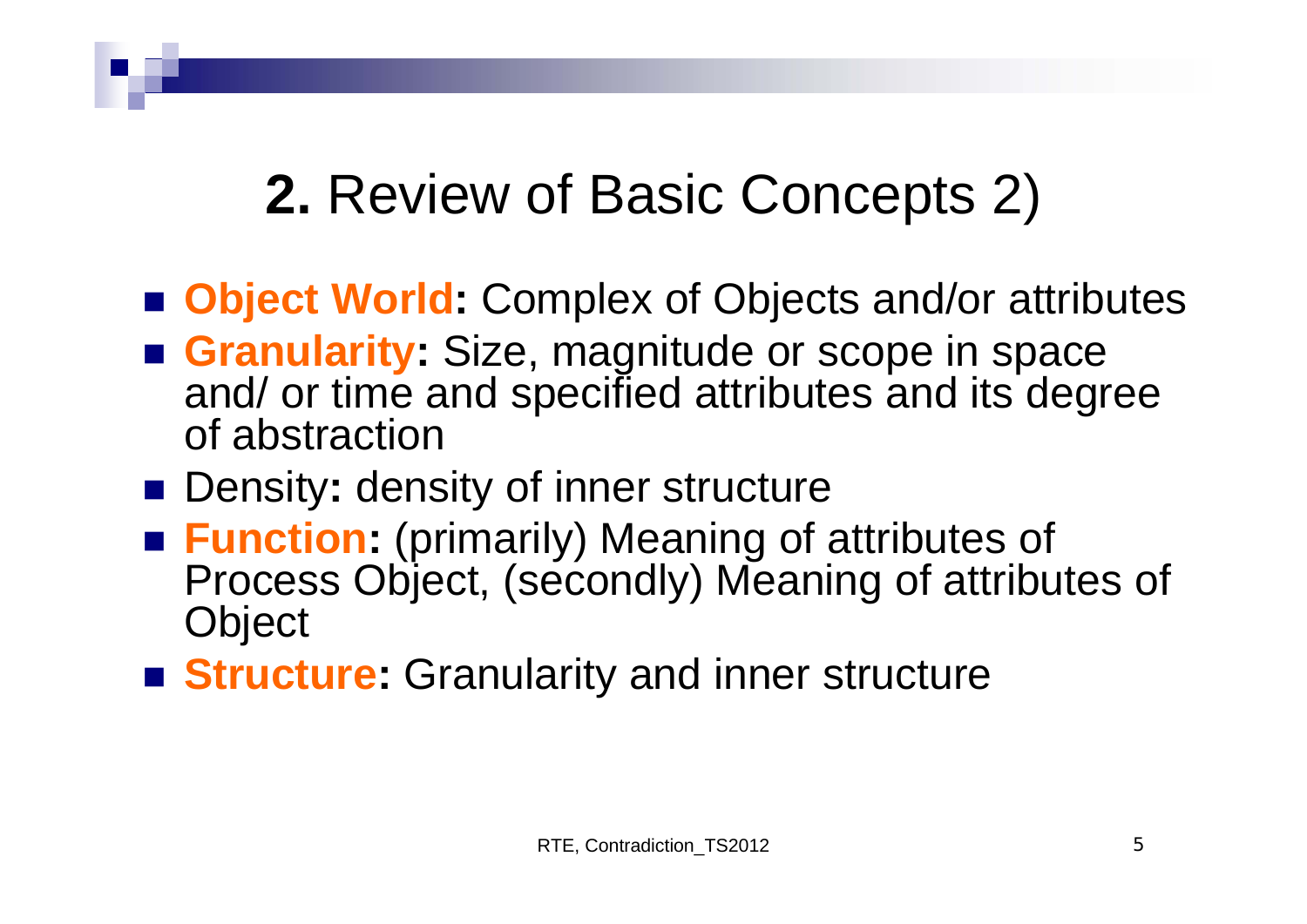

RTE, Contradiction\_TS2012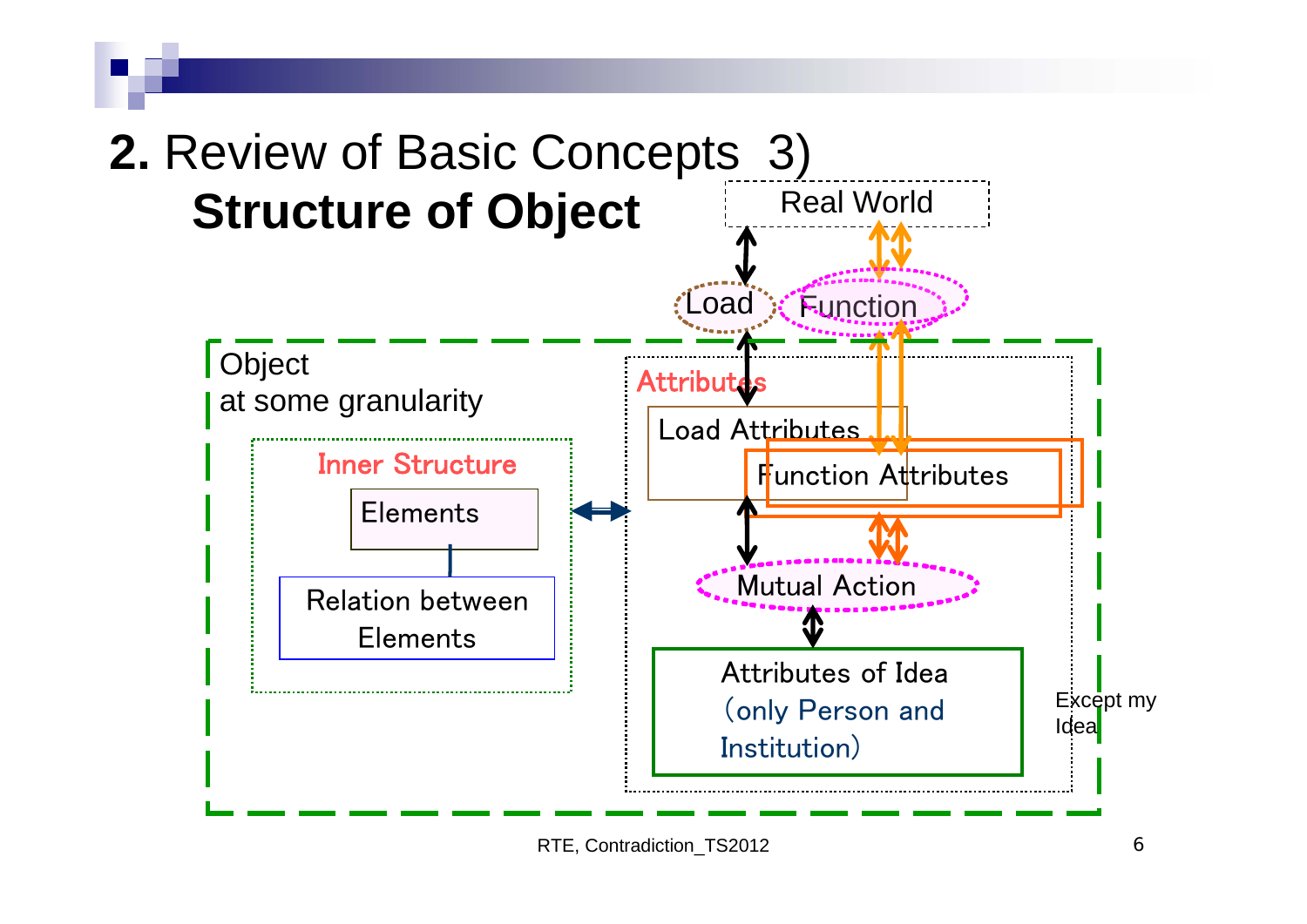### **3. Granularity and Enumeration 3.1** What is Granularity?

1) What is Granularity?

Granularity is size, magnitude or scope in space and/ or time and degree of abstraction of attributes of object which is specified by points of view. We can get correct granularity of object only from among the perfectly enumerated objects. Without enumeration of objects we might miss the adequate granularity of object.

"Object etc." is sub-object, object, relation between them and movement of them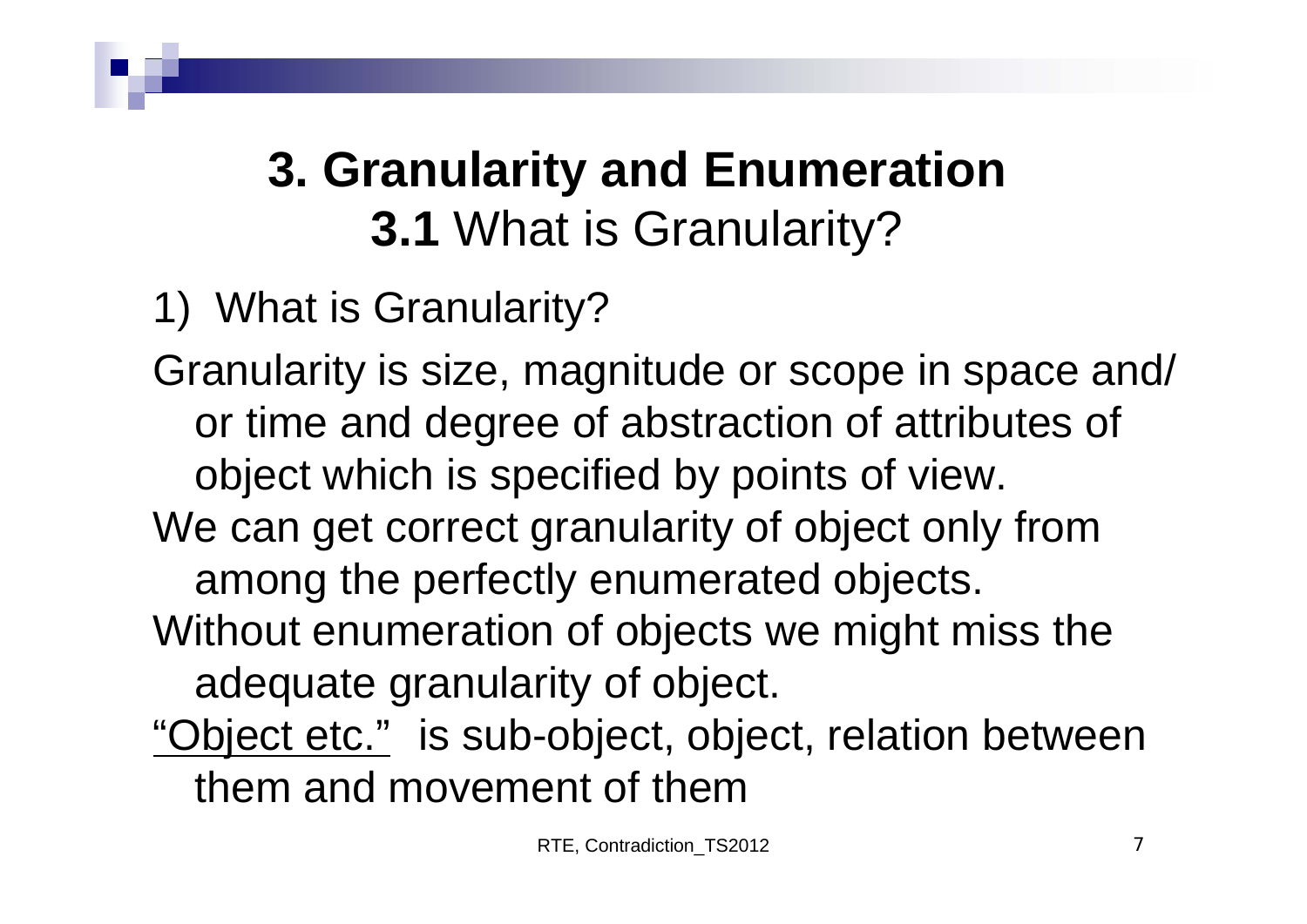## **3. Granularity and Enumeration** 3.2

Constraint between Granularity and Enumeration

- **2) Constraint of Type or Kinds**
- **3) Principle of Enumeration**: Enumeration of "object etc." depends on total granularity of "object etc." and granularity of "object etc.".
- If a hundred balls have various colors, whether objects are divided into thirty kinds of red, orange, etc. or a hundred objects of each color depends on granularity of attributes of the object. In Japan rainbow has seven colors by a fixed notion. In some country it has five or six colors.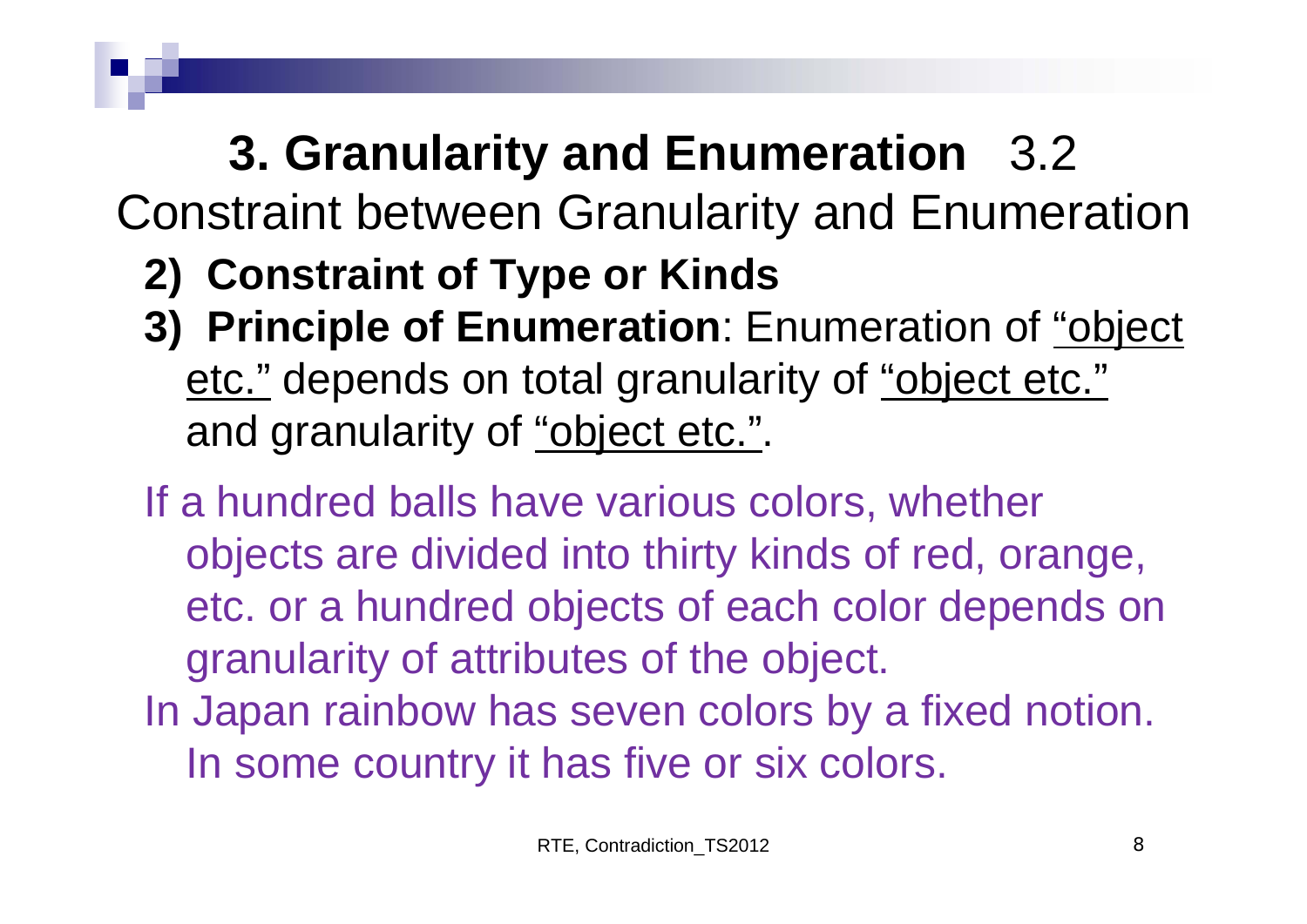#### **3. Granularity and Enumeration** 3.2 Constraint between Granularity and Enumeration

- **4) Constraint of Specifying Granularity**
- Specifying granularity is useful in definition fixing something for the present and re-grasping something or changing something.
- We have many ways of defining something which consists of definition by space enumeration, by time enumeration, from outside and from inside.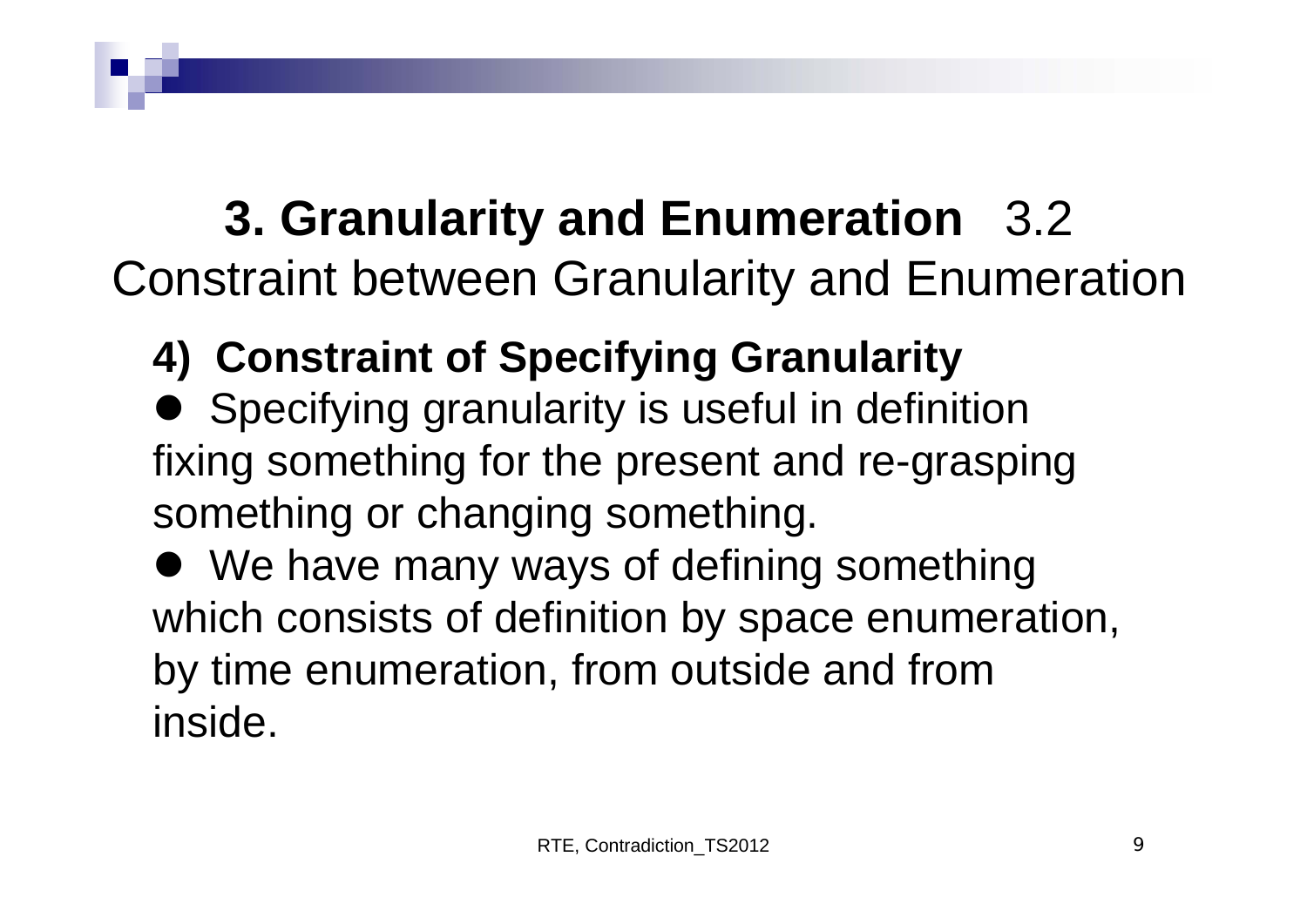## **3. Granularity and Enumeration**

3.3 Attitudes for Granularity and Enumeration

- **1) Change of Recognition as Constraints Satisfaction**
- After the enumeration of "object etc.", If type of object and the types of relation or movement went together, we could find the new type of object and new types of relation or movement.
- **Example: Notion of Productivity and relations of production and contradiction between them.**
- and enumeration. That leads  $\mu$ s to the way of life. $_{10}$ **3) Timing of managing granularity and enumeration** We have two kinds of timing of managing granularity and enumeration. At present we decide granularity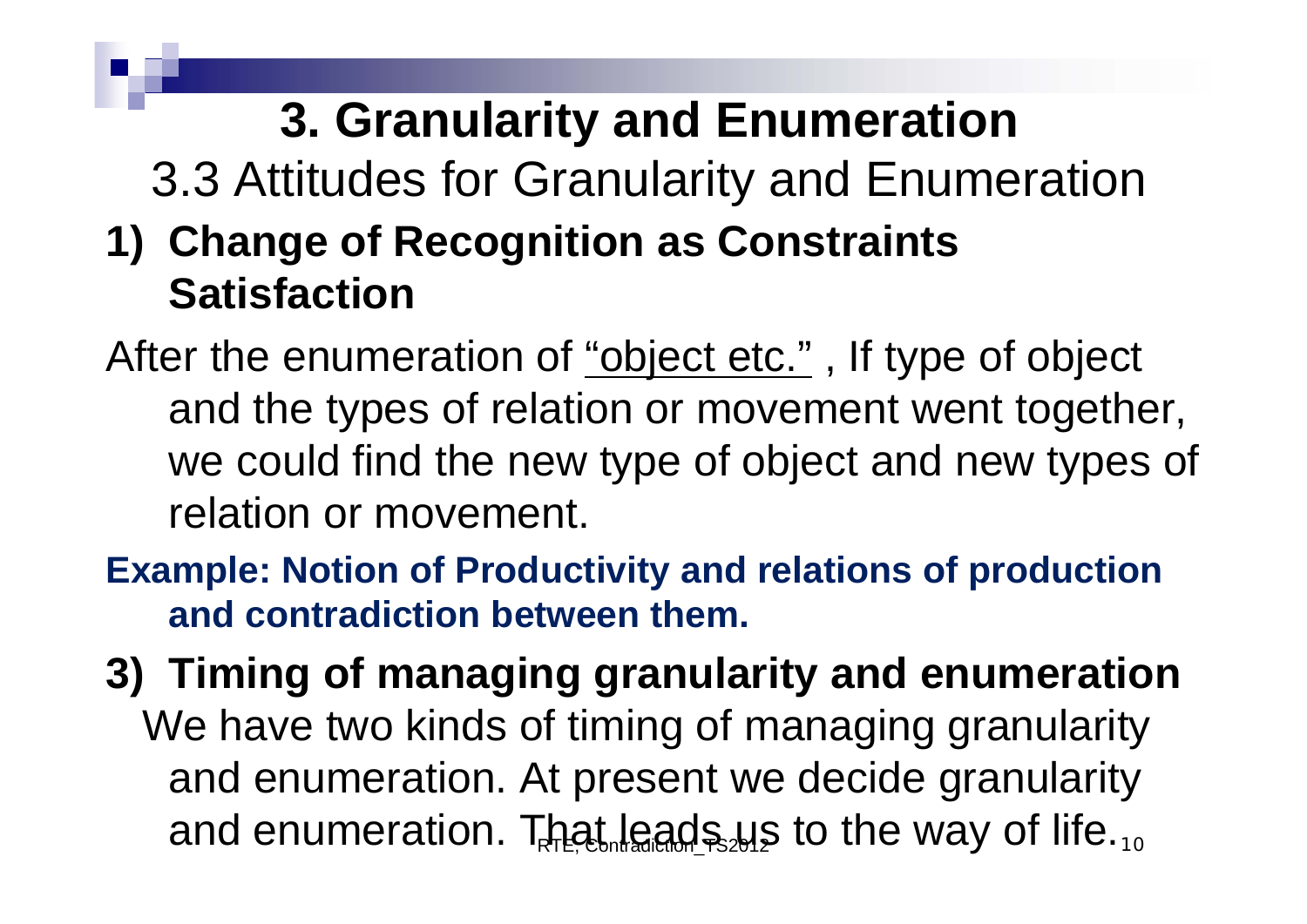#### **4.** Contradiction 1) Constraints **(An example of constraints satisfaction of type of object and the types of relation)**

- Constraints of approximating model of the World, which has moving elements and mutually related elements, is to have units whose synthesis makes approximation of a phenomenon of the World.
- As logic is movement or relation of thinking, this unit will also become a unit of dialectical logic.
- What is a unit which satisfies these constraints?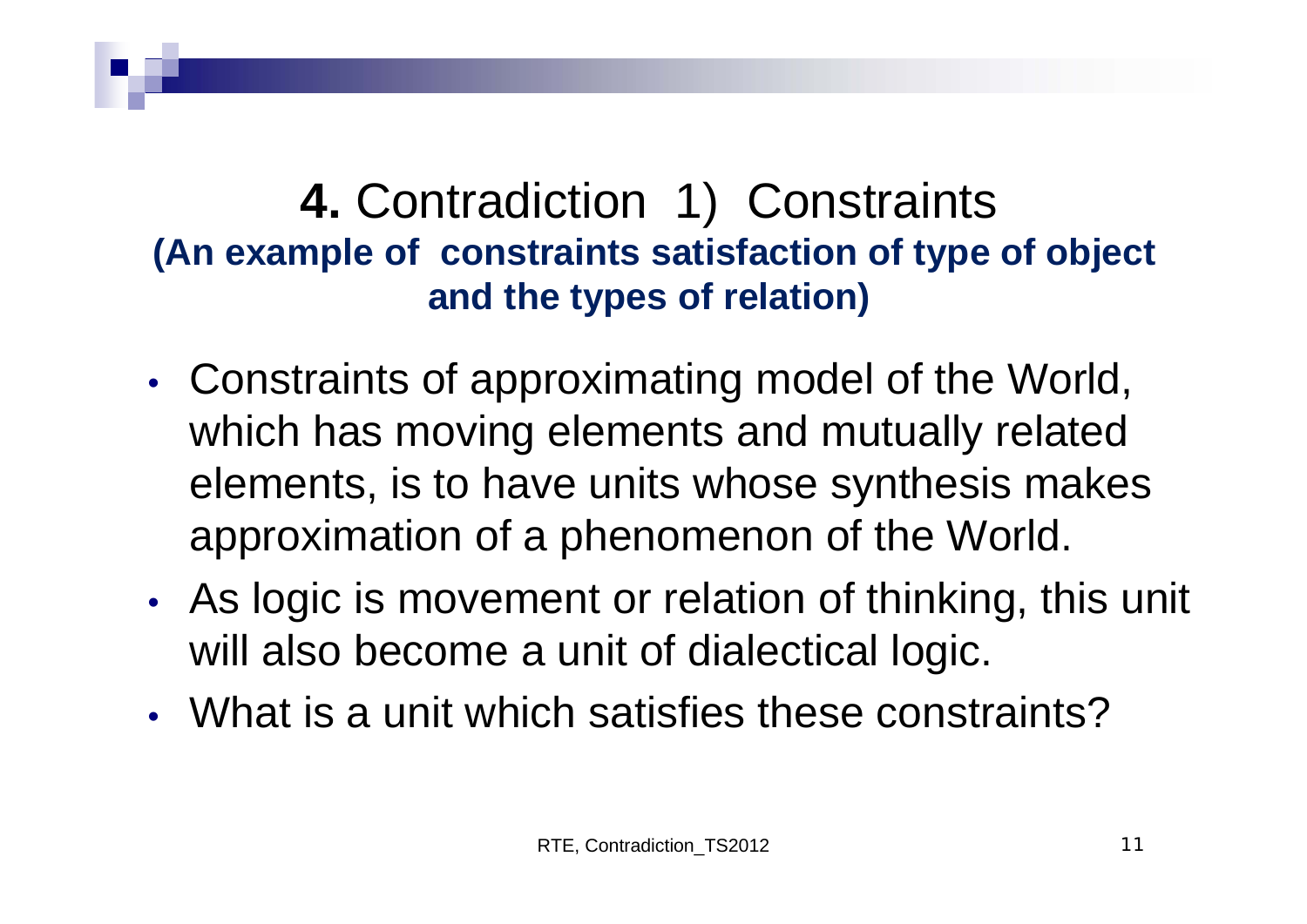#### **4.** Contradiction 2) Satisfy Constraints

- **Contradiction is generation and movement of two terms which have relation with outer part**.
- (Explanation) Only outer movement can generate two terms. Two terms is two attributes of two objects or one objects or two values of one object.
- This contradiction satisfies the constraints.
- Synthesis of this contradiction via attributes or state can approximate phenomenon to become model of the world. And it becomes a unit of dialectical logic.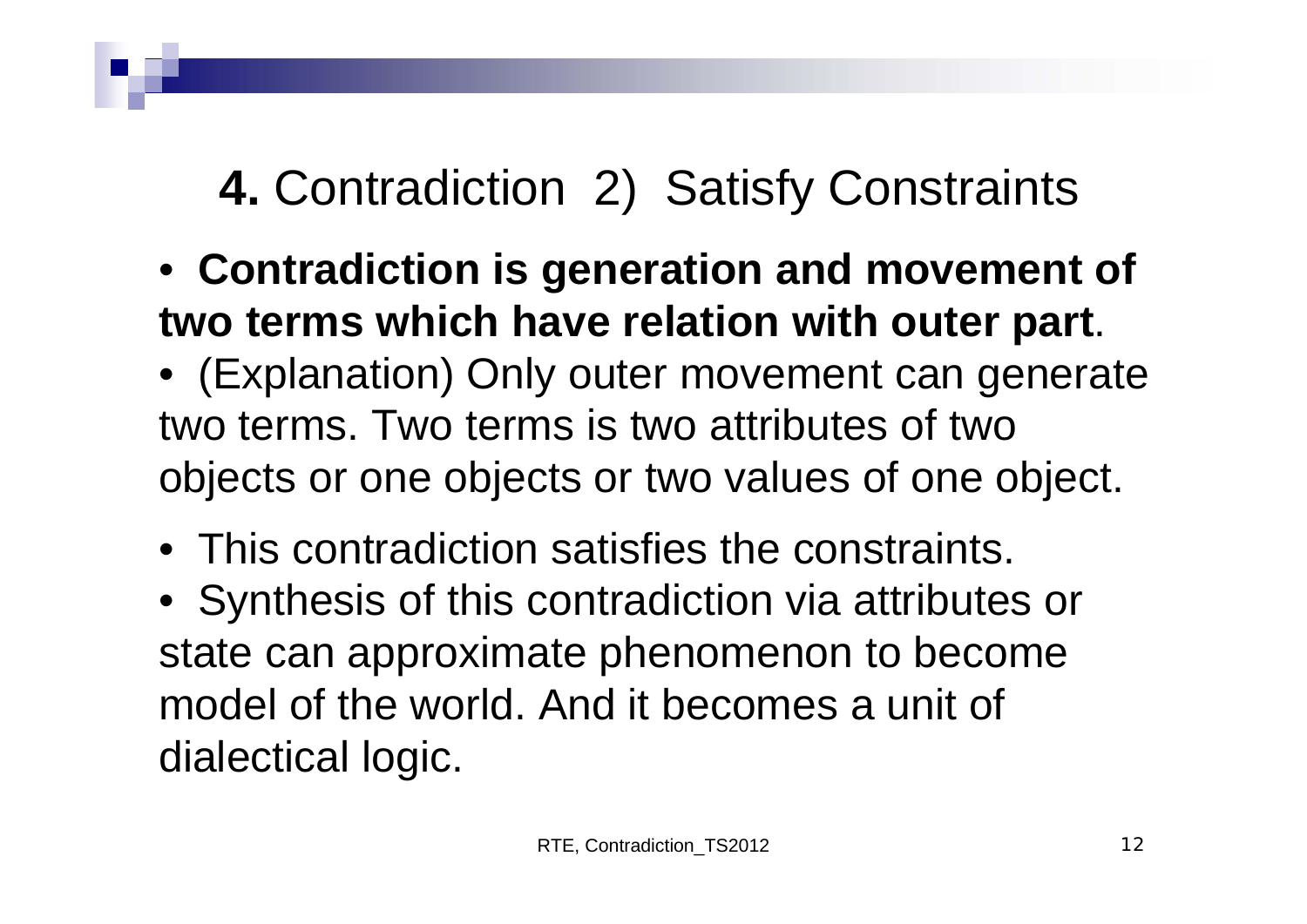### **4.** Contradiction 3) Enumeration of Result

**11) Contradiction or movement of two attributes which already exists going together and run autonomously, by objective power and/or by intentional human will.** 

Example: Productivity and relations of production

- **10) Contradiction or movement which objective power and/or intentional human will make two attributes go together.**
- **01) Contradiction or movement which resolve differences between two values of one attribute autonomously, by objective power and/or intentional human will.** Example: Positional movement. To change the temperature of this room to the desired one.

**00) Contradiction or movement which generates two values by objective power and/or intentional human will.**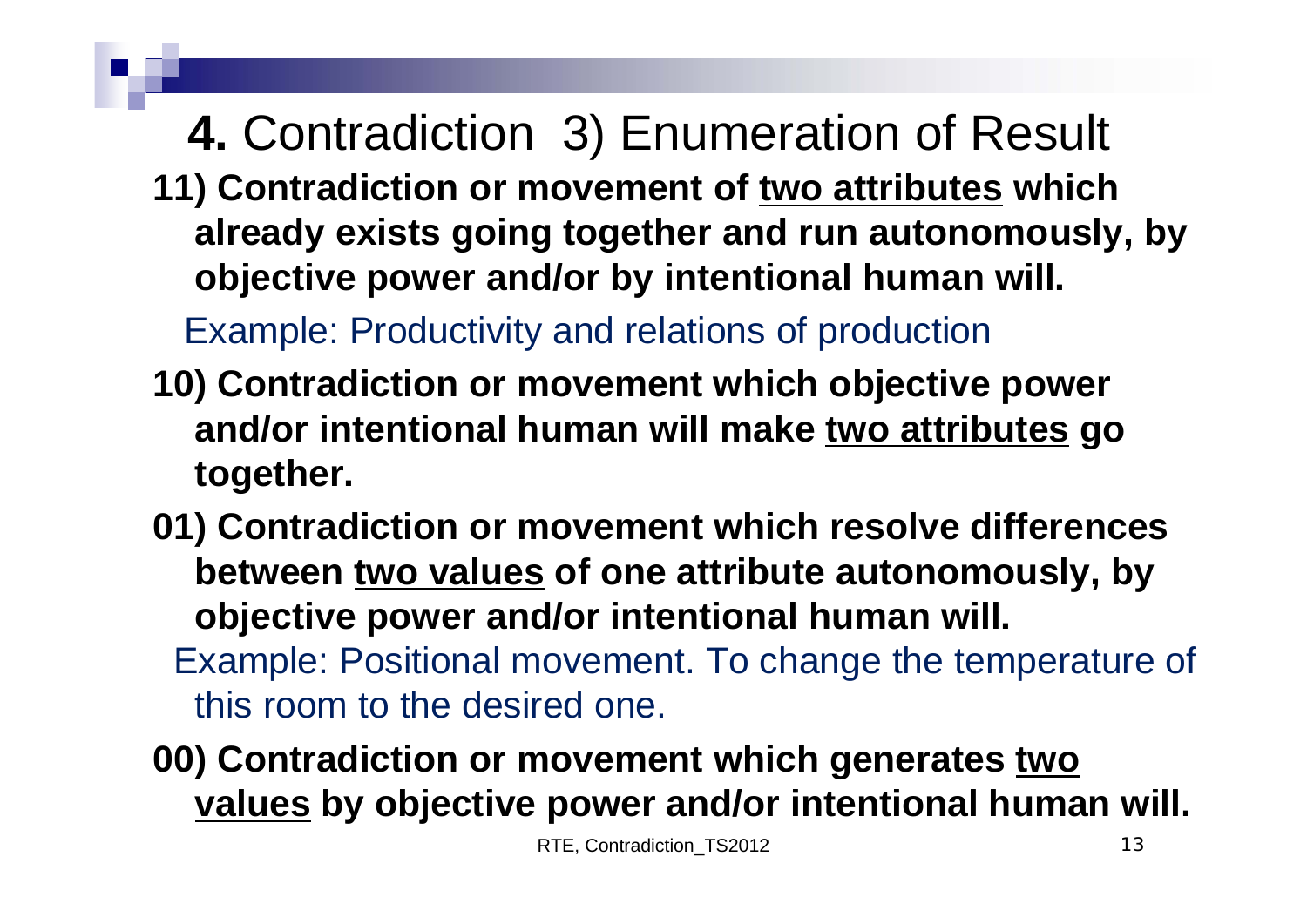#### **4.** Contradiction 4) Summary

Contradiction is either generalized **"Technical Contradiction"** 

- **11) , 10)** which **two attributes** are going together or **"Physical Contradiction" 01) , 00)** which **two values** are resolving differences according to density. Contradiction of use value and exchange value in the third stage of barter is "Technical Contradiction". It is also recognized as "Physical Contradiction" which makes efficiency of barter better.
- All movement is contradiction and all change is caused by movement. Therefore changing something is achieved either by making two attributes go together or making two values resolve differences.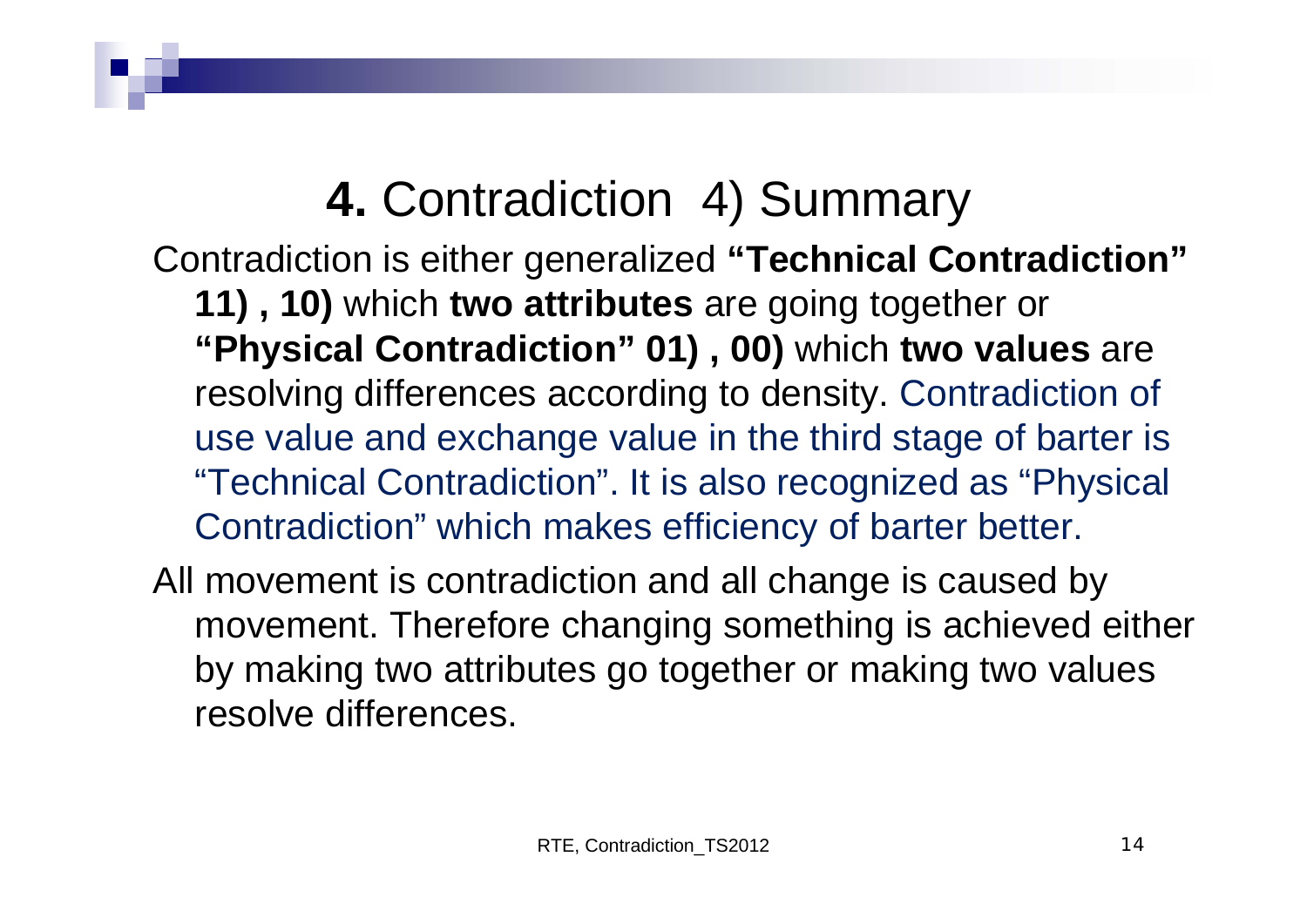### 5. Resolving Differences

**1)** We have types of purposes which consist of making new function, idealization and resolving problem in narrow sense. Formulate any issues by any type of purposes to resolve **"Physical Contradiction"** in broad sense.

- **2)** Convert to types of object change.
- **3)** Usually these actions cause side effects to bring out
- **"Technical Contradiction"**. In this case we resolve "Technical Contradiction" by 40 Principle etc.
- **4)** The case that we cannot perform 2) 3).
	- **41)** The case that we have no opposites.
	- **42)** We have opposites but cannot transform them.
		- **421)** Cannot transform them although at the same granularity.
	- **422)** Cannot transform opposites because transformation

belong to different granularity or dimension.